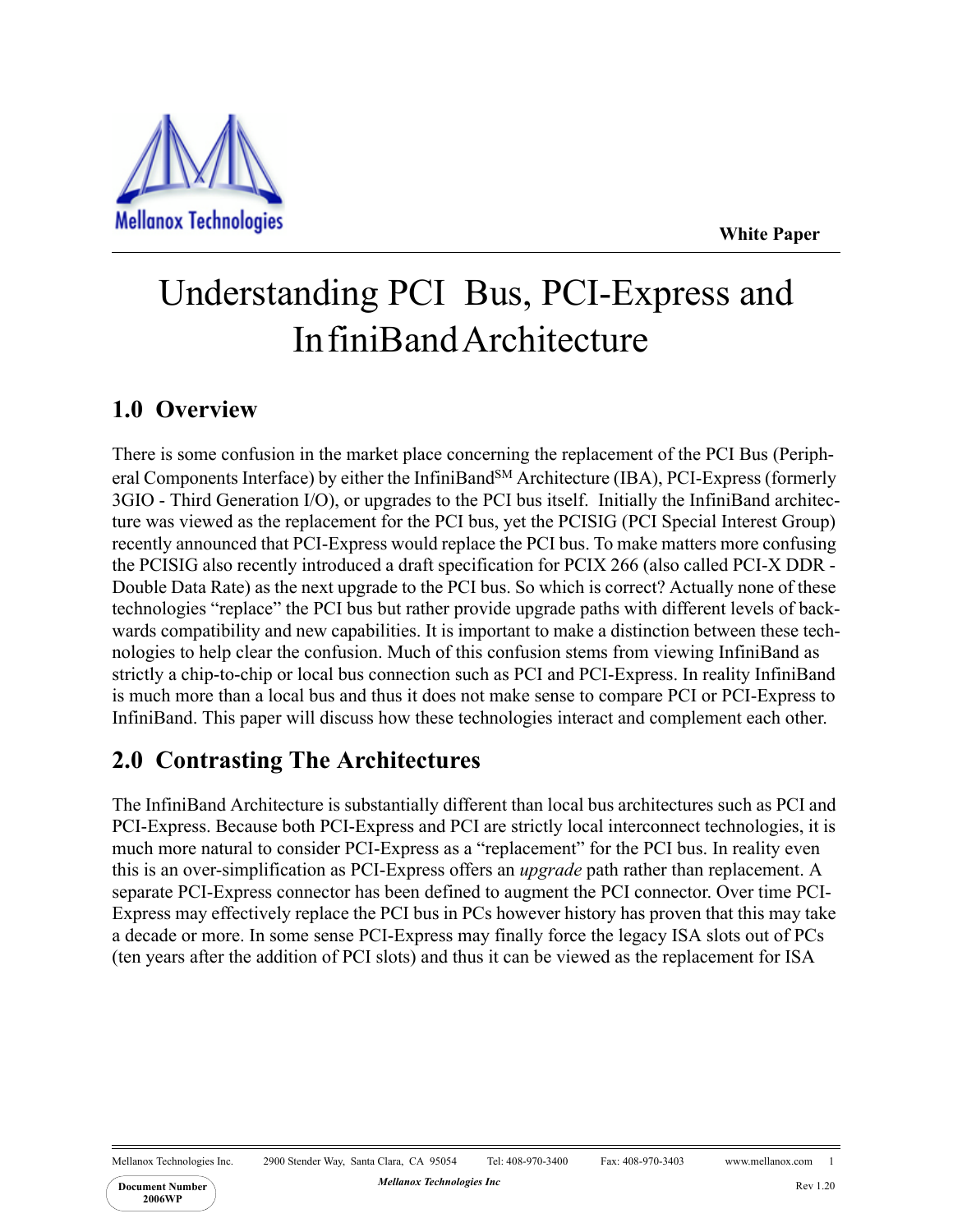slots. The following table highlights the key features that distinguish InfiniBand from simple local bus architectures such as PCI and PCI-Express:

| Feature                          | <b>InfiniBand</b>                            | <b>PCI/PCI-Express</b> |
|----------------------------------|----------------------------------------------|------------------------|
| I/O Sharing                      | Yes                                          | N <sub>0</sub>         |
| <b>System Hierarchy</b>          | Channel Based Fabric                         | Memory Mapped Tree     |
| <b>Kernel Bypass</b>             | Memory Protection & Address Transla-<br>tion | N <sub>0</sub>         |
| <b>System Software Interface</b> | Transport level connections                  | Low Level load/store   |

As can be seen from the table above, the InfiniBand architecture supports features that make it substantially more powerful than a simple local bus point of attachment. Thus it does not make sense to classify InfiniBand as a local bus like these other technologies. InfiniBand delivers reliable, transport level connections in hardware and supports both message passing and memory semantics on the wire. In addition InfiniBand's I/O sharing capabilities make it possible to package computers in fundamentally new ways. Utilizing InfiniBand as an I/O connection to external RAID arrays or JBODs (just a bunch of disks) enables storage to be shared by many servers connected via the InfiniBand fabric. The PCI model requires that each server include a PCI card to connect to clustering, communications, and storage networks constraining the system configuration to be a hierarchy of many I/O nodes with a single host. InfiniBand supports a system configuration of many-to-many where all I/O resources are shared by all the servers.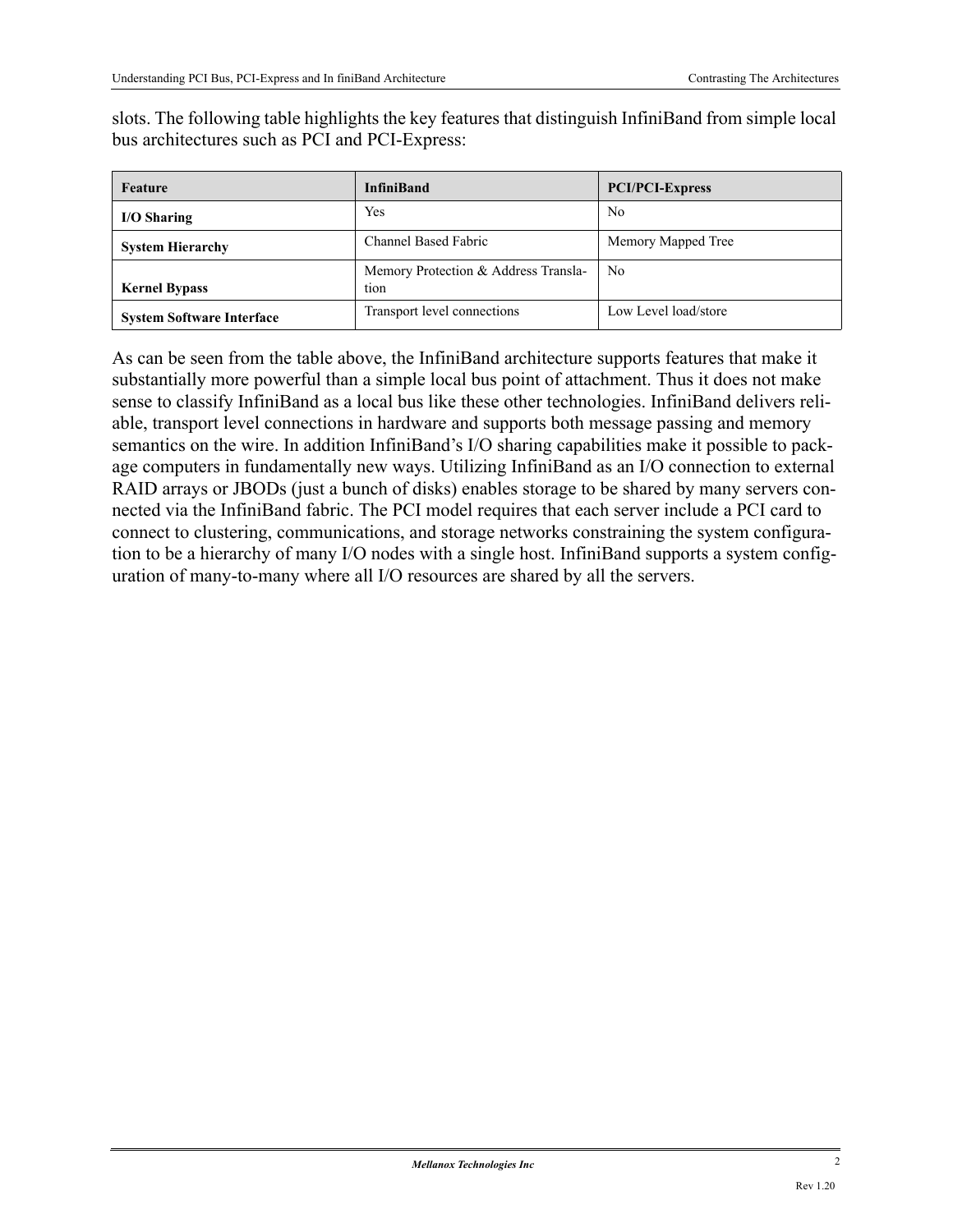## **3.0 The PCI Bus**

The PCI bus was developed in the early 1990's by a group of companies with the goal to advance the interface allowing OEM's or users to upgrade the I/O (Input-Output) of personal computers. The PCI bus has proven a huge success and has been adopted in almost every PC and Server since.

The latest advancement of the PCI bus is PCI-X. PCI-X is a 64-bit parallel interface that runs at 133 MHz enabling 1GB/s (8Gb/s) of bandwidth. Though other advancements are in the works, including DDR, for the PCI bus, they are perceived as falling short. They are too expensive (too many pins in the 64-bit versions) for the PC industry to implement in the mass volumes of PCs and that they don't offer sufficient bandwidth and advanced feature set required for the servers of the future.

Many would argue that there is no need to advance the bandwidth of PCI on PCs since few I/O cards are taxing the 250 to 500 MB/s bandwidth that is currently available. This is not the case for Servers. High performance servers are frequently equipped with clustering, communication and storage I/O cards, that together tax the bandwidth of the PCI-X bus. Another key limitation of PCI-X is that it can support only one slot per controller, which means that multiple controllers (and their expense) are needed on each server.

#### **Memory Mapped Versus Channel Based Architectures:**

The PCI bus essentially defines a low level interface between a host CPU and peripheral devices. The PCI architecture utilizes PCI to PCI (P2P) bridges to extend the number of devices that can be supported on the bus. By definition a system built from P2P bridges forms a hierarchical tree with a primary bus extending to multiple secondary PCI bus segments. Across all of these PCI bus segments there is a single physical memory map and a given memory address uniquely specifies an individual bus segment and device on this segment.

This architecture fundamentally defines a single global view of resources, which works well to build systems based on a single master (host CPU) sitting at the top of the hierarchy controlling multiple slaves on peripheral bus segments. In this case "master" and "slave" refer to the initialization and control of the devices in the system rather than to whether an individual slave device is actually capable of initiating a bus transaction (i.e. acting as a PCI bus master). The PCI architecture does not lend itself well to applications with multiple host CPUs each of which operates as a master.

InfiniBand is fundamentally different as devices are designed to operate as peers with channels (queue pairs or QPs) connecting them. These channels may each have their own independent Virtual and Physical Address spaces. This allows any node to be an initiator to any other node throughout the fabric. The InfiniBand architecture provides a large QP space to support up to 16 million channels, and every channel is capable of delivering a reliable, low latency, transport level connection. Such a channel based architecture functions ideally as a multi-protocol I/O fabric by providing fine grained quality of service to each channel which allows application level optimizations.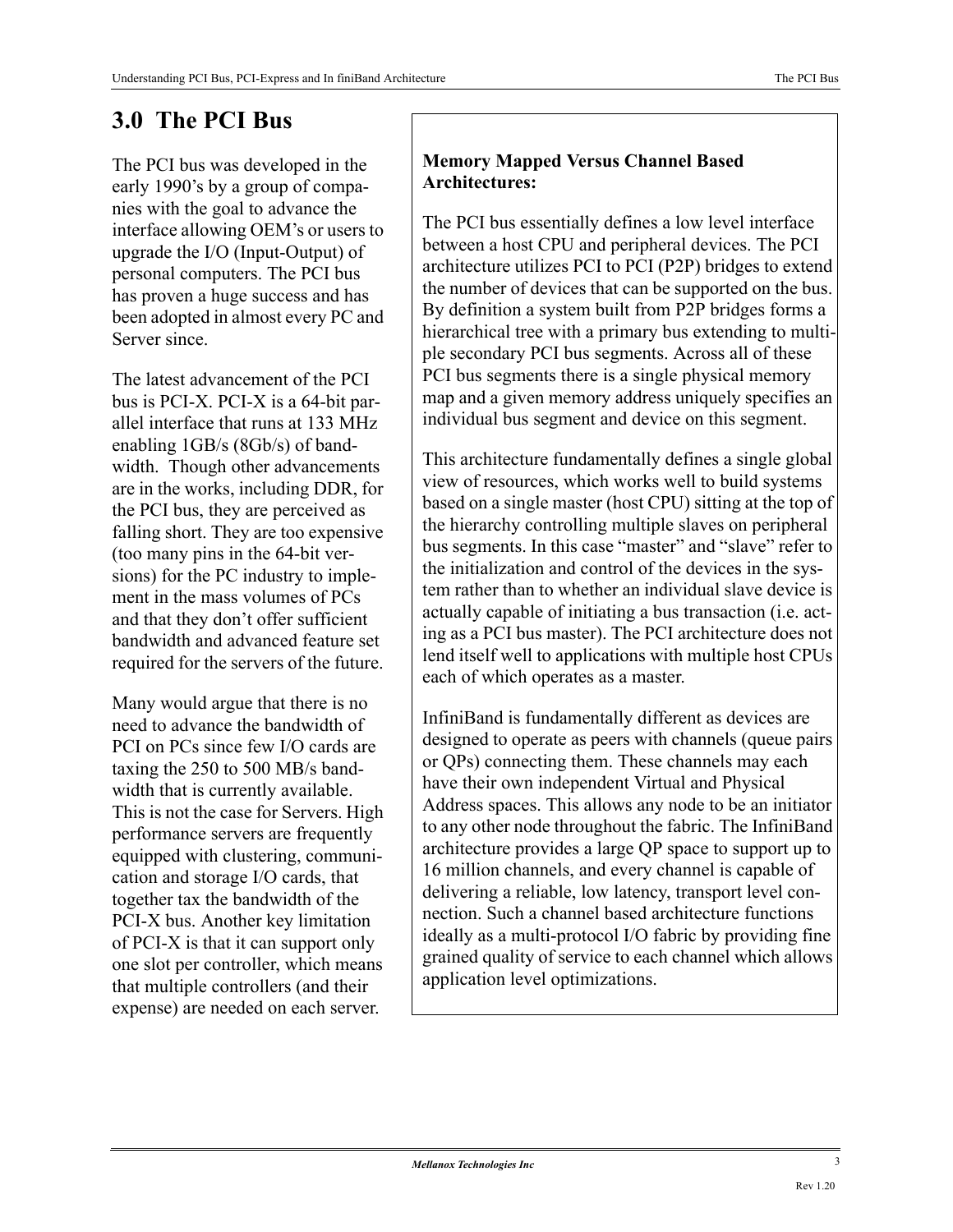#### **3.1 Hierarchical PCI Tree Structure vs Peer-to-Peer Fabric**



As mentioned the PCI architecture utilizes a flat unified memory architecture and use of PCI to PCI bridges for scaling means that systems must be constructed using a hierarchical tree structure. The PCI architecture requires this as a PCI to PCI bridge has a primary (or upstream) bus and a secondary (or downstream) bus. At the top of a PCI system there is a single master (or root) host PCI segments and at leaf PCI segments at endpoints. Standard PCI boot software understands this hierar-

chy and discovers and numbers PCI bus segments accordingly. This type of hierarchy is good for systems with a single host at the root communicating with leaf I/O nodes. The "single" host may indeed consist of multiple CPU's configured as an SMP (symmetrical multi processor), but still discovery and communication to the leaf devices is from a single root PCI bus segment.

By contrast, the InfiniBand architecture supports a true peer-to-peer fabric where devices on the fabric are identical and there is no single root of the datapath. InfiniBand architecture does indeed distinguish between Host and Target Channel Adapters however essentially this distinction is a practical one between host CPU and I/O connections. In any case an InfiniBand fabric can have many of both types of channel adapters (or end nodes) each communicating with all others as peers. This type of symmetrical fabric with no notion of upstream or downstream is ideal for building peer to peer applications and clustering, I/O sharing, fault tolerance, etc.

InfiniBand enables peer-to-peer communications using a channel based fabric hierarchy rather than the flat unified memory space that PCI and PCI-Express use. InfiniBand enables a much broader class of scalable clustering and distributed computing applications than can be supported by systems built on the single flat memory space architecture of PCI and PCI-Express. Furthermore InfiniBand offers significant performance benefits by implementing in hardware core functions normally delivered by the kernel of the operating system. InfiniBand also delivers transport level connections and memory protection (across multiple CPUs) enabling a broader class of applications than a load/store interface can support.



## **3.2 PCI-X 266**

This is touted as a straight forward technology. The specification uses the same 133MHz clock but simply clocks the data on both rising and falling edge of the clock to double the effective bandwidth to 266 MHz. PCI-X 266 uses much the same technology as memory and system ven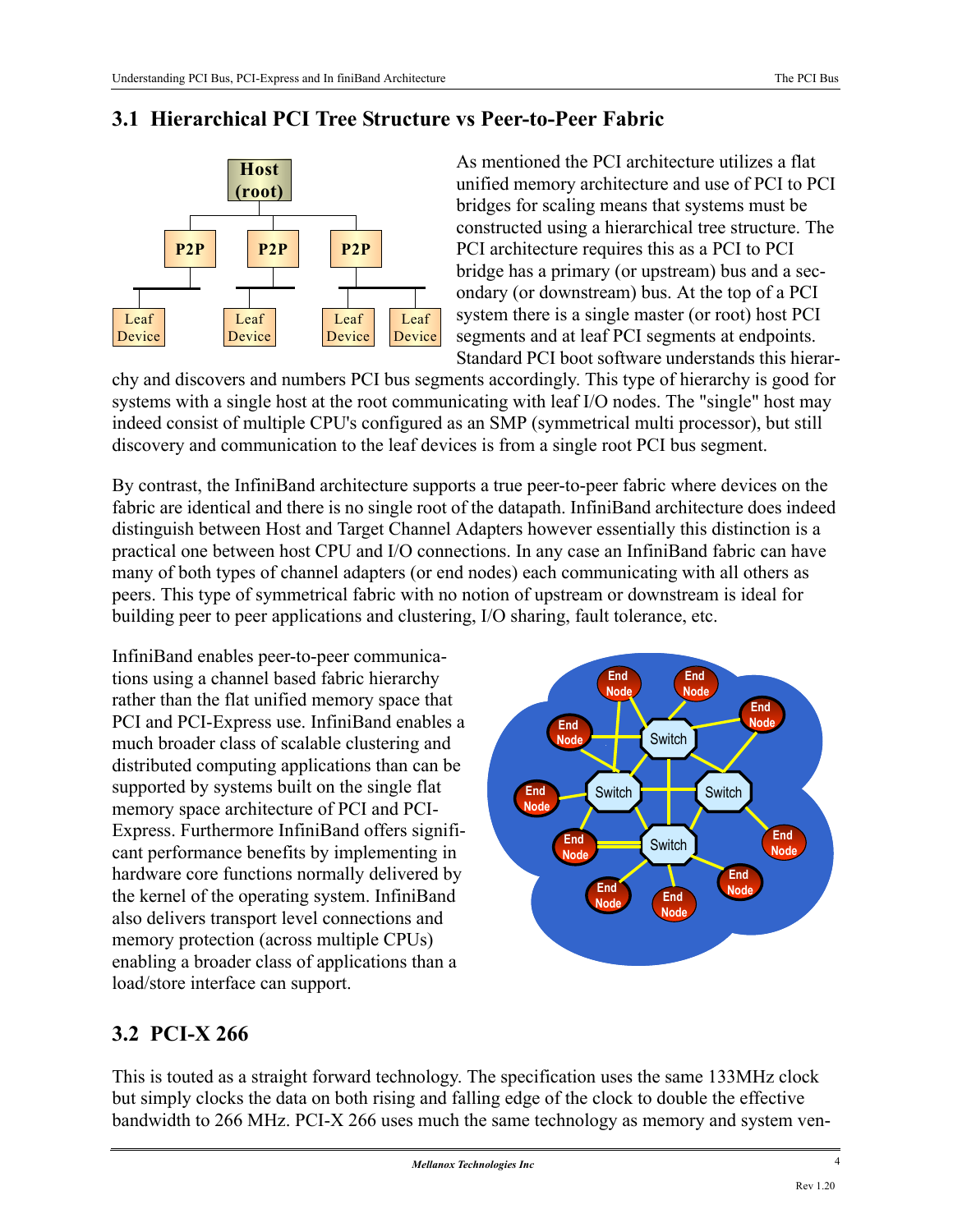dors used to implement DDR SDRAM. Proponents estimate that this technology can be implemented in 2002. While, others raise questions about how robust the backwards compatibility will be.

### **3.3 Overcoming the Limitations of PCI:**

Thus there are three PCI limitations or issues that need to be resolved:

- 1. Advance the bandwidth of PCI at equal or lower cost than 32-bit versions of PCI on PC's (although some question whether more bandwidth is required for PCs)
- 2. Find a mechanism that scales bandwidth beyond PCI-X's 8Gb/s (greater b/w for servers)
- 3. Find a mechanism that advances server I/O capabilities in respect to I/O sharing and relationship hierarchies (overcome the one slot per PCI-X limit and allow many-to many relations)

If a way could be found to advance the bandwidth of PCI, while keeping the costs low and maintaining software compatibility, then the industry would have the means to solve the first two issues. Intel believes that this solution is PCI-Express. Others believe that PCI-X 266 and 532 (QDR or Quad Data Rate) may be a more straightforward route to enhancing the PCI bus. Both PCI-Express and the PCI-X extensions have pros and cons and it is likely that both technologies will be deployed to extend the PCI local bus. For issues three expanding the I/O capabilities is no simple matter and InfiniBand goes well beyond the just expanding I/O capabilities. Sharing I/O is only one of the reasons why Dell, IBM, HP, Intel, Microsoft, Sun and many others created Infini-Band.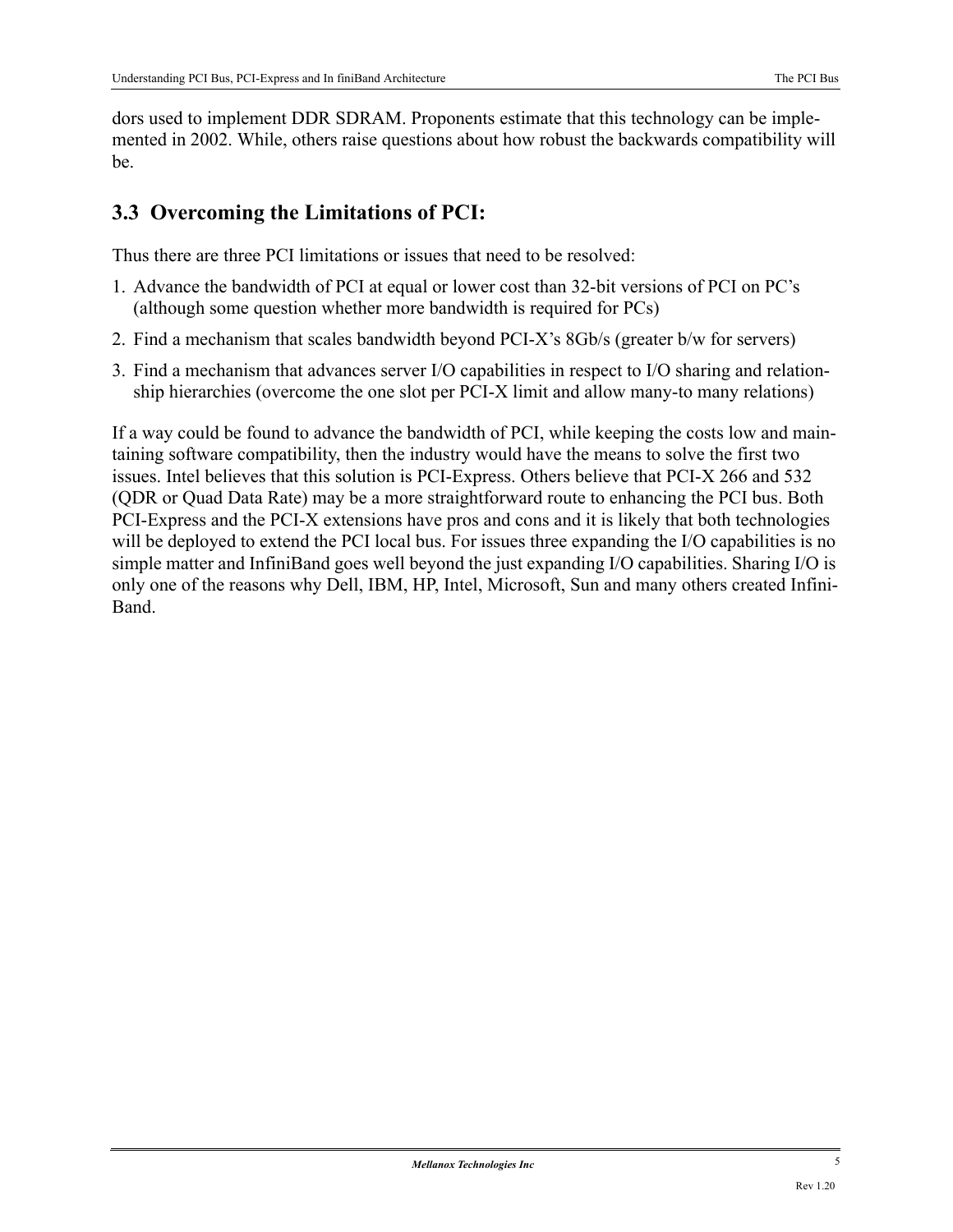## **4.0 PCI-Express**

This past August at the Intel Developers Forum it was announced that PCI-Express would be developed as a new local bus (chip-to-chip interface) and used as a way to UPGRADE the PCI bus. The PCI-Express architecture is being defined by the Arapahoe Working Group and eventually when the specification is finalized it will be turned over to the general PCISIG organization for administration.

PCI-Express is defined as serial I/O point-to-point interconnect that uses dual simplex differential pairs to communicate. The intent of this serial interconnect is to establish very high bandwidth communication over a few pins, versus low bandwidth communication over many pins (aka: 64-bit PCI). It also leverages the PCI programming model to preserve customer investments and to facilitate industry migration. This way PCI bandwidth

## **PCI Bridging over Switches**

It is possible to implement a system that looks like PCI using serial links and switches. Each serial point-topoint link can act like a PCI to PCI bridge. However in order to make this transparent to system software requires that the switches preserve the PCI notion of a hierarchical tree structure and the ideas of upstream (towards the root) and downstream (towards leaf segments). The advantage of such a system is that it can be made completely transparent to system software. The disadvantage is that it breaks the normal symmetry of a switched fabric because a switch port needs to be defined as "upstream" while others become "downstream". This break in the symmetry allows the switches to behave like a tree hierarchy, but also requires different behavior and features for an upstream port then for a downstream port. Furthermore where human interaction is involved it is necessary to physically key the upstream ports differently than downstream ports (like USB connections), otherwise inevitably the connections will be made incorrectly. Though constructed from switches the logical architecture is still a tree and is best suited for a single host CPU controlling I/O devices. Therefore, it is not well suited for peer-to-peer communications.

can be economically upgraded without consuming a great number of pins while preserving software backwards compatibility.

The stated goal of PCI-Express is to provide:

- **•** A local bus for chip-to-chip interconnects
- **•** A method to upgrade PCI slot performance at lower costs

PCI-Express does not meet the needs, nor is it intended to be an external wire protocol. As previously stated, PCI-Express, since it's a local bus, does not implement the I/O sharing, transport level communication, kernel bypass support, memory protection and other higher level functions to support a large external fabric. Simply stated PCI-Express supports layers 1 & 2 of the OSI model while InfiniBand supports, in hardware, all of layers 1 through 4. Indeed the backers of the PCI-Express specification have stated it is not intended to create a cabled coherent interconnect for memory or clustering (aka: InfiniBand).

(It is important to note that there are two other emerging and open chip-to-chip interconnects standards in the market: namely HyperTransport and Rapid I/O. Both of these standards are designed as chip-to-chip interconnects only and both have defined specifications and products that are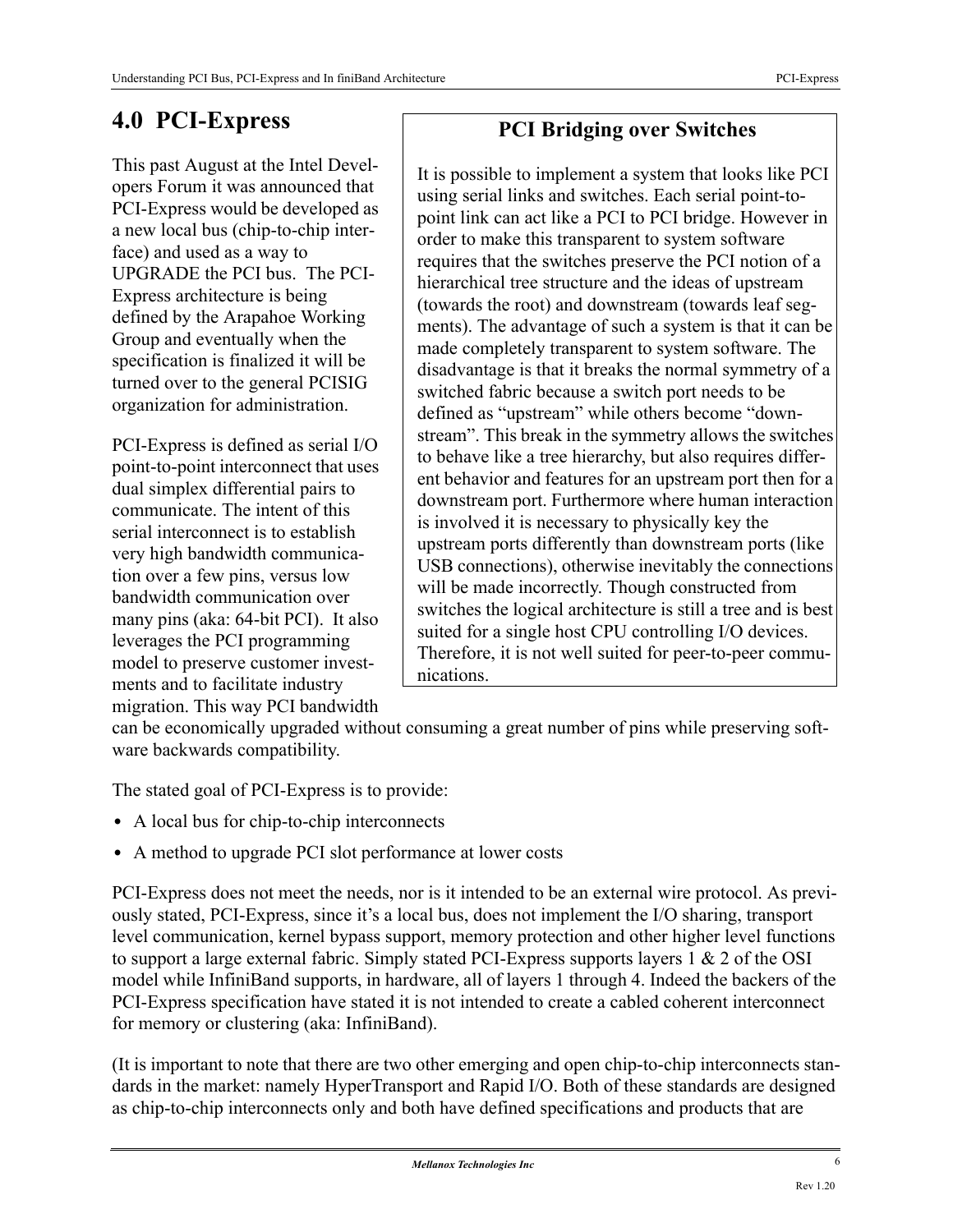available in the market today. The PCI-Express specification is not expected to be released till Q2 of 2002 with first products available in late 2003 or early 2004.

## **5.0 The InfiniBand Architecture (IBA)**

In August of 1999 all of the major server vendors and Microsoft combined to develop a new I/O "fabric" for Servers within a data center and developed the InfiniBand Architecture. InfiniBand was developed to create a common fabric for Data Centers or the first 50 feet of the Internet. Many touted InfiniBand as a replacement for the PCI bus. Why was this?

As previously stated, the PCI bus was being taxed for bandwidth due to the use of InterProcess Communication (IPC) or Clustering cards, Ethernet Cards, Fibre Channel cards and others cards all in a single server. It was very easy to tie the functionality and the limitations of PCI to Infini-Band. So many members of the IBTA and the IBTA itself promoted InfiniBand as a replacement for PCI. Why is that? Because PCI was the means by which servers enabled I/O, and InfiniBand with its greater bandwidth is intended to be the predominate I/O of servers for the future. But, InfiniBand is not the actual physical replacement of a PCI slot. Initially, InfiniBand will be enabled through a PCI slots and much later though a direct connection to system logic.

## **6.0 System Design Impacts**

Why isn't InfiniBand a replacement for PCI slots? Foremost, InfiniBand addresses Server technology and not Personal Computers. The fabric that InfiniBand creates is designed to enhance the data center for the first 50 feet of the Internet and not to support consumer installation of graphics and networking cards in the office or home. InfiniBand does not have the goal to become a slot in a PC that maintains PCI software compatibility and lets the tens of millions of new PC buyers use it as a way to upgrade their systems. InfiniBand does have the goal of enabling processor level bandwidth all the way from the processor through system I/O and throughout the data center. (See Mellanox's White Paper: Introduction to InfiniBand for more on this goal.)

InfiniBand does however require an industry standard point of attachment to the CPU and memory subsystem that offers bandwidth to match the 20 Gb/sec that an InfiniBand 4X link offers. Here, PCI-Express complements InfiniBand by upgrading PCI slot performance and offering InfiniBand a way to high performance on servers without requiring the HCAs to be soldered down on the server logic board.

As mentioned, InfiniBand HCAs (host channel adapters) can be added either on the board or as an add-in card through either PCI or PCI upgraded by PCI-Express. A  $4X$  or  $10 + 10$  Gb/s Infini-Band implementation needs  $\sim$  20 Gb/sec of bandwidth to system logic. Example A shows a server block diagram where the 4X InfiniBand HCA bandwidth is limited by PCI-X and the system logic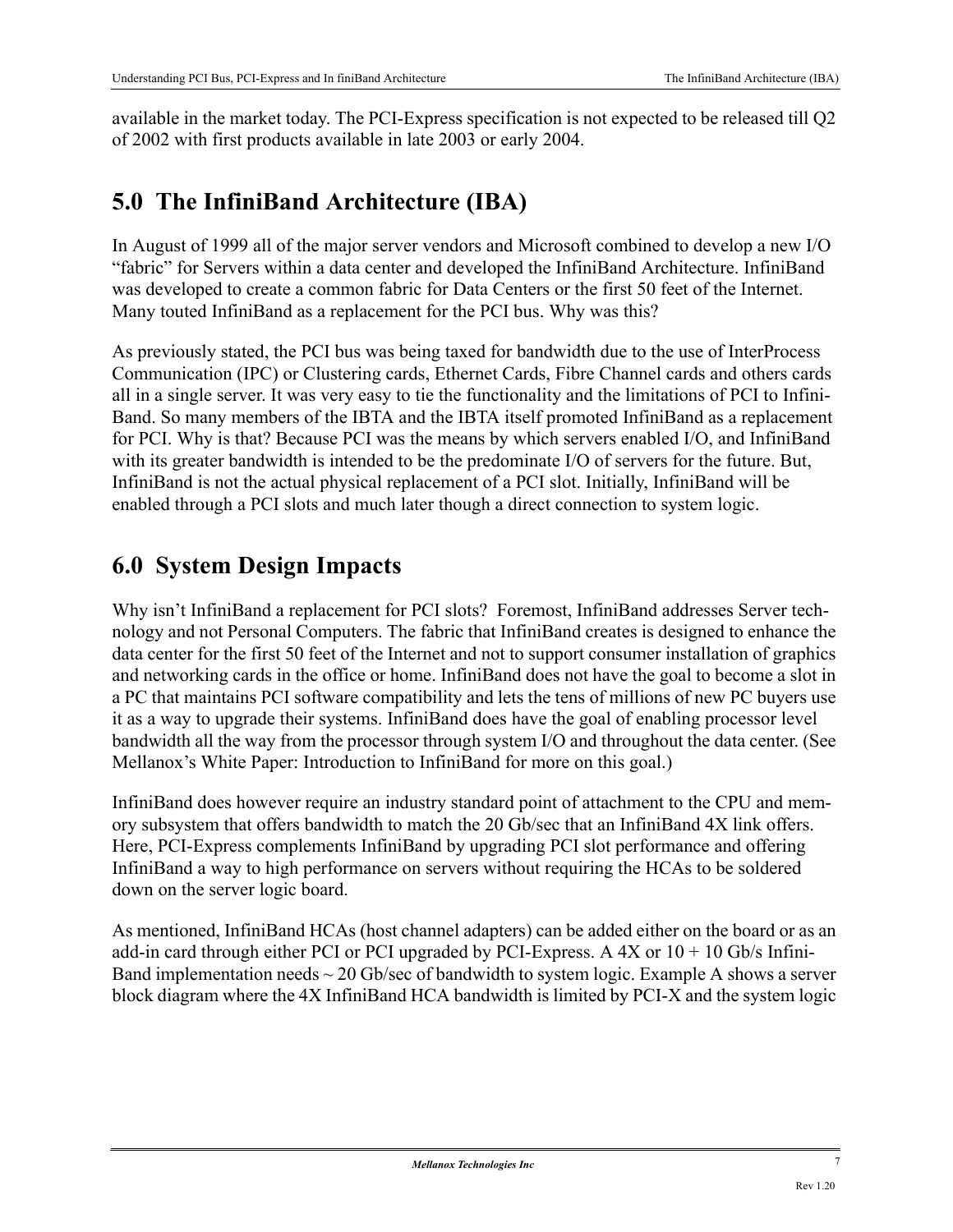to south bridge interconnect (shown is Intel's Hub Link 2). Certainly PCI-X bandwidth is more than sufficient to meet the needs of 1X InfiniBand links.



Example B shows how PCI-Express can be used to upgrade the bandwidth of both the interconnect between system logic and the south bridge, as well as, the PCI slot. In the implementation shown PCI-Express can be scaled to support the 20 Gb/sec InfiniBand requires in both locations. This implementation enables InfiniBand 4X bandwidth (20Gb/s) from a Pentium 4 processor, across the I/O subsystem and onto the InfiniBand fabric.

Example C shows how the SouthBridge and the PCI bus could be eliminated if the InfiniBand logic is integrated into the chip set. PCI-Express can be implemented at higher bandwidths (multiple sets of wires), so it's very likely that PCI-Express will be used to scale the bandwidth of the system logic as the needs for greater InfiniBand bandwidth grows to 12X or 60 Gb/s. It is expected that this level of system logic integration require several years before it can be achieved. Nonetheless when InfiniBand logic is integrated into the chip set and the PCI bus is no longer needed for the path to the processor, it is still expected that PCI slots will continue to be included on all server logic boards, just as ISA slots continued on boards for years after PCI was introduced. For the emerging market of InfiniBand server blades it is expected that no PCI functionality will be required since all the communication will take place over the fabric.

These examples clearly illustrate how PCI-Express complements InfiniBand by enabling the bandwidth that InfiniBand needs to communicate with the server's processor.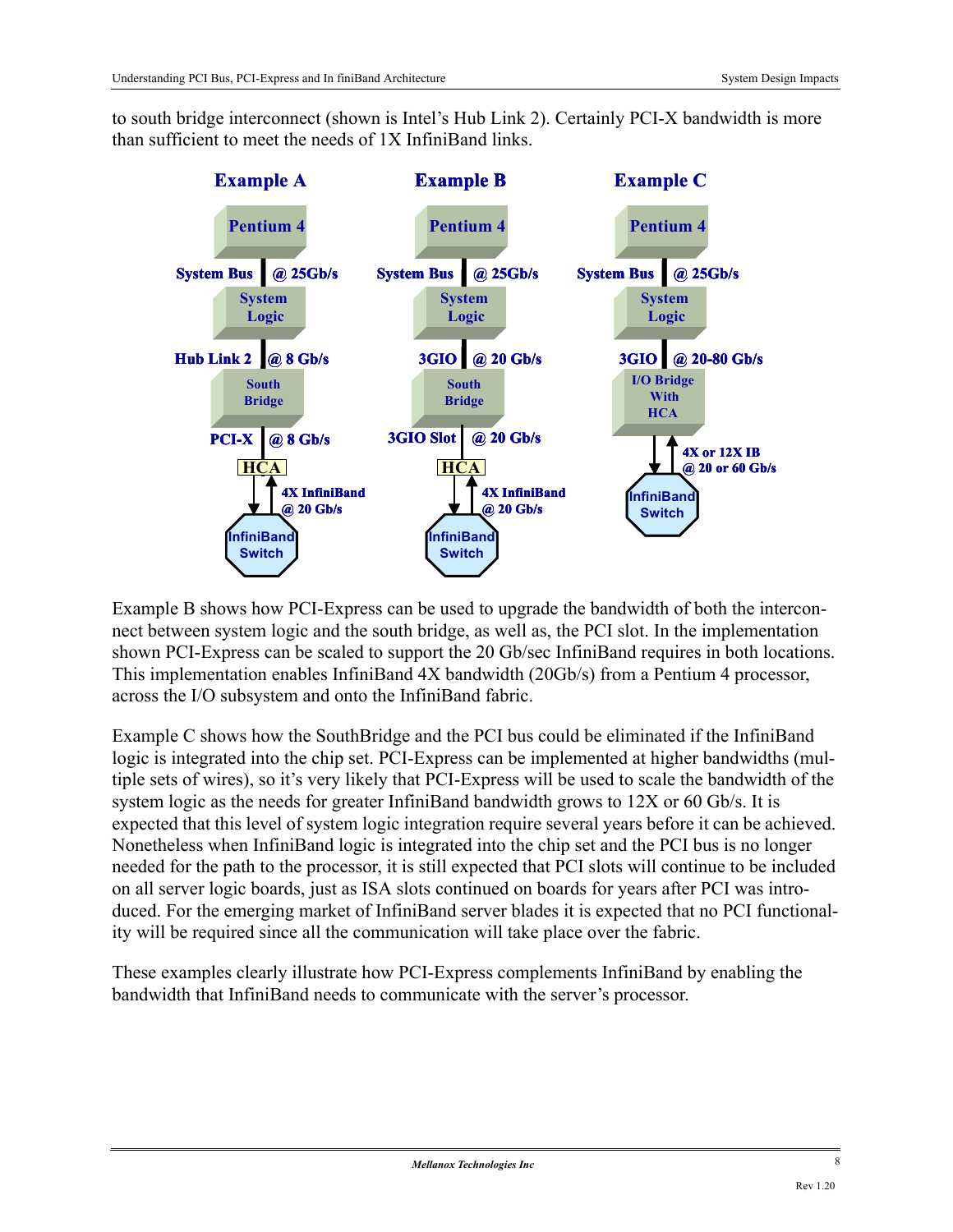## **7.0 Summary**

PCI, PCI-Express, and InfiniBand technologies all share the same general goal of improving I/O bandwidth, but each technology attacks a different problem. Two of these technologies, namely PCI and PCI-Express are local buses with PCI-Express positioning itself both as a chip to chip interconnect and as an upgrade for today's PCI slots.

InfiniBand enables a fabric that offers substantially more features and capabilities than a local bus interconnect. InfiniBand delivers reliable, transport level connections in hardware while still providing both message passing and memory semantics on the wire. InfiniBand creates a single fabric that reduces the complexity of the data center and enables flexible servers that are able to carry clustering, communication and storage traffic all on a single fabric. InfiniBand does NOT have the goal of upgrading PCI slots in PC's, but to realize its full potential it does require access to greater bandwidth to system logic than PCI-X can offer. Thus PCI-Express, both as a chip-to-chip interconnect between system logic and the south bridge and as an upgrade to PCI slot bandwidth, plays a key role in realizing the full potential of 4X and 12X InfiniBand.

Circling back to the three PCI issues that this paper mentioned needed solving. There is not a single solution for all three, they need to be resolved by different technologies.

- Intel contends that PCI-Express is the solution to the first problem as it is intended as a lower cost replacement for today's 32-bit PCI, and by using multiple links it will advance PCI bandwidth so it addresses the second issue, as well. Also it provides another benefit in that it can act as a local interconnect (for example: connecting the north bridge and south bridge together).
- PCI-X 266 & 532 targets the second issue as it advances the bandwidth of PCI slots, but it does nothing to solve PCI's flat memory architecture so PCI's I/O interconnect capabilities remain limited. PCI-X 266 proponents have stated that it can be implemented in the next year. So there is a time to market factor between PCI-Express and PCI-X 266.
- **•** InfiniBand is clearly the solution to the third issue as it enables a much richer many-to-many I/O and system interconnect at much greater bandwidths.

In summary, this paper should have made it clear that InfiniBand does not compete with local bus architectures such as PCI-Express and PCI. Instead PCI-Express (and other chip-to-chip interconnects) provide improvements to local I/O bandwidth and/or PCI slots that can complement the InfiniBand fabric. When these technologies are combined they provide powerful solutions that enable processor level bandwidth all the way to the edge of the data center.

## **8.0 About Mellanox**

Mellanox is the leading supplier of InfiniBand semiconductors, providing Switches, Host Channel Adapters, and Target Channel Adapters to the server, communications, and data storage markets. In January 2001, Mellanox Technologies delivered the InfiniBridge<sup>TM</sup> MT21108, the first 1X/4X InfiniBand device to market, and is now shipping second generation InfiniScale silicon. The company has raised more than \$33 million to date and has strong corporate and venture backing from Intel Capital, Raza Venture Management, Sequoia Capital, and US Venture Partners.